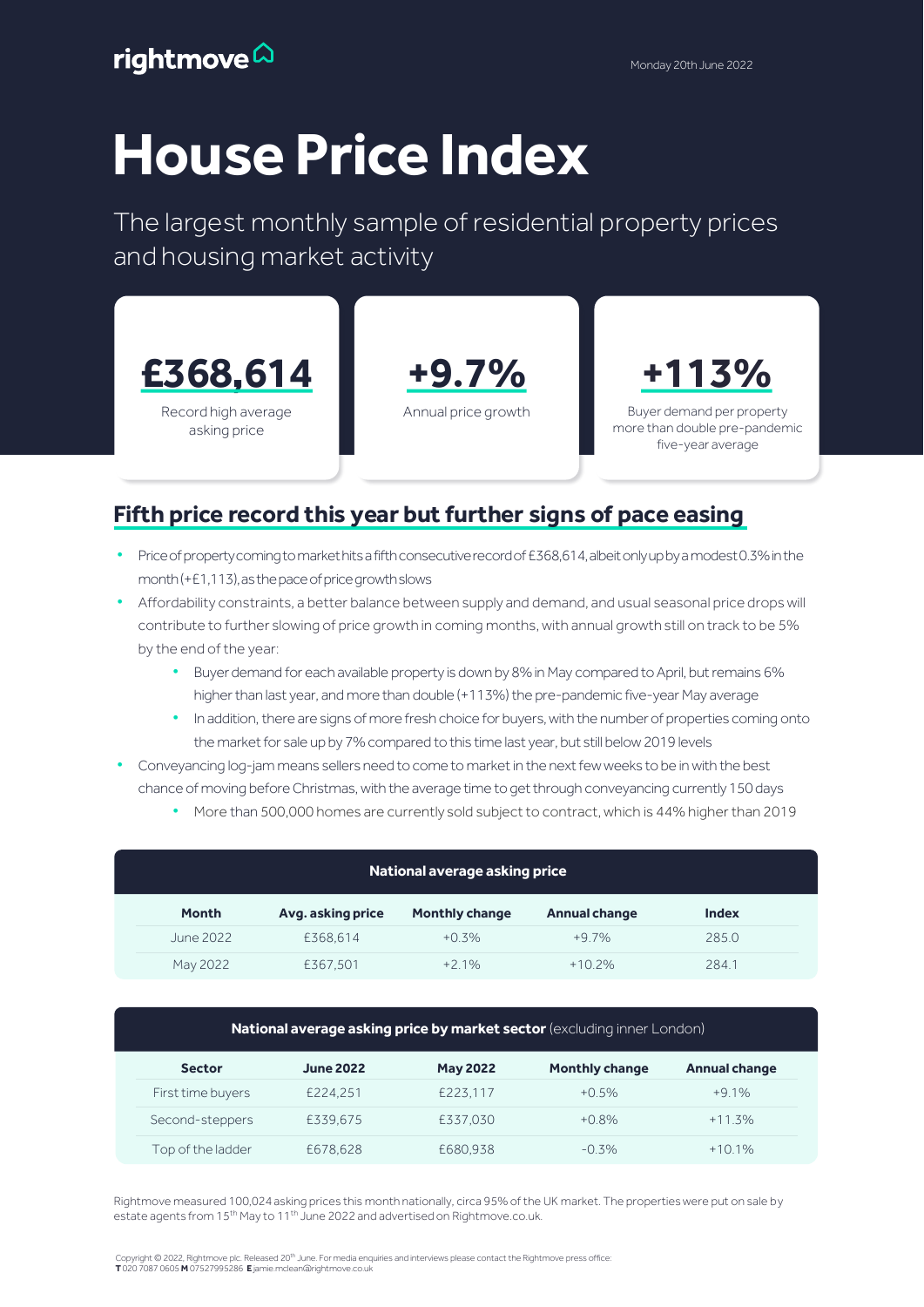## **Overview**

The average price of property coming to market hits yet another new record for a fifth consecutive month, rising by 0.3% (+£1,113) to £368,614. This is the smallest increase since January, as the pace of price rises starts to slow. Despite five consecutive interest rate rises and the increasing cost of living, buyer demand for each available property remains very strong, being more than double (+113%) the pre-pandemic five-year May average. However, we are seeing signs that this is continuing to ease, with this measure down by 8% in May compared to April. After a very strong first half of the year, it is likely that affordability constraints will have a greater influence on market behaviour in the months ahead, with further interest rate rises anticipated. This, alongside more choice coming onto the market for buyers and the usual seasonal variations we'd expect, means that there are likely to be some month-on-month price falls during the second half of the year. We expect this to bring house price growth by the end of the year to around the 5% we originally predicted in December.

## <u>C C</u>

The exceptional pace of the market is easing a little, as demand gradually softens and price rises begin to slow, which is very much to be expected given the many record-breaking numbers over the past two years. When we look at the number of buyers contacting estate agents compared to 2019 or the pre-pandemic five-year average, demand is still very high compared to what was once considered normal. We're hearing from agents that though they might have had slightly fewer enquirers for each property in recent months, they're still seeing significant interest from multiple buyers and are achieving successful sales. Entering the second half of the year, we anticipate some further slowdown in the pace of price rises, particularly given the worsening affordability challenges that people are facing. We expect this to bring the annual rate of price growth down from the current 9.7% towards the 5% increase that Rightmove predicted at the beginning of the year.

#### Tim Bannister Rightmove's Director of Property Science

Buyers are currently being welcomed with more fresh choice, with the number of properties coming onto the market up by 7% compared to this time last year. However, this measure remains down by 11% when compared to the same time in 2019.

A conveyancing log-jam means that those who are looking to move this year and have yet to act will need to do so in the coming weeks. It is currently taking 150 days to complete a purchase on average after agreeing a sale, 50 days longer than at this time in 2019. This means that those who are hoping to complete a deal in time to enjoy next Christmas in a new home, need to come to market in the next few weeks to give themselves the best chance of finding a buyer and completing the transaction by the end of the year. There are more than 500,000 homes that are currently sold subject to contract, a massive figure which is 44% higher than it was at this time in 2019, and 39% higher than the pre-pandemic five-year average.

## $\epsilon$

Existing homeowners looking to buy again will still need to put themselves in the best possible position to secure their next home in this strong market by making sure they find a buyer for their current property before looking for their next home. This is all the more important for those hoping to complete the process as quickly as possible and enjoy Christmas in a new home this year. Though December may feel far away, the data shows the current conveyancing log-jam means it is taking an average of 50 days longer to complete a purchase after agreeing a sale than it did in 2019. It's therefore important to act now and get in touch with a local estate agent to give yourself the best possible chance of being in your new home for Christmas.

Tim Bannister Rightmove's Director of Property Science

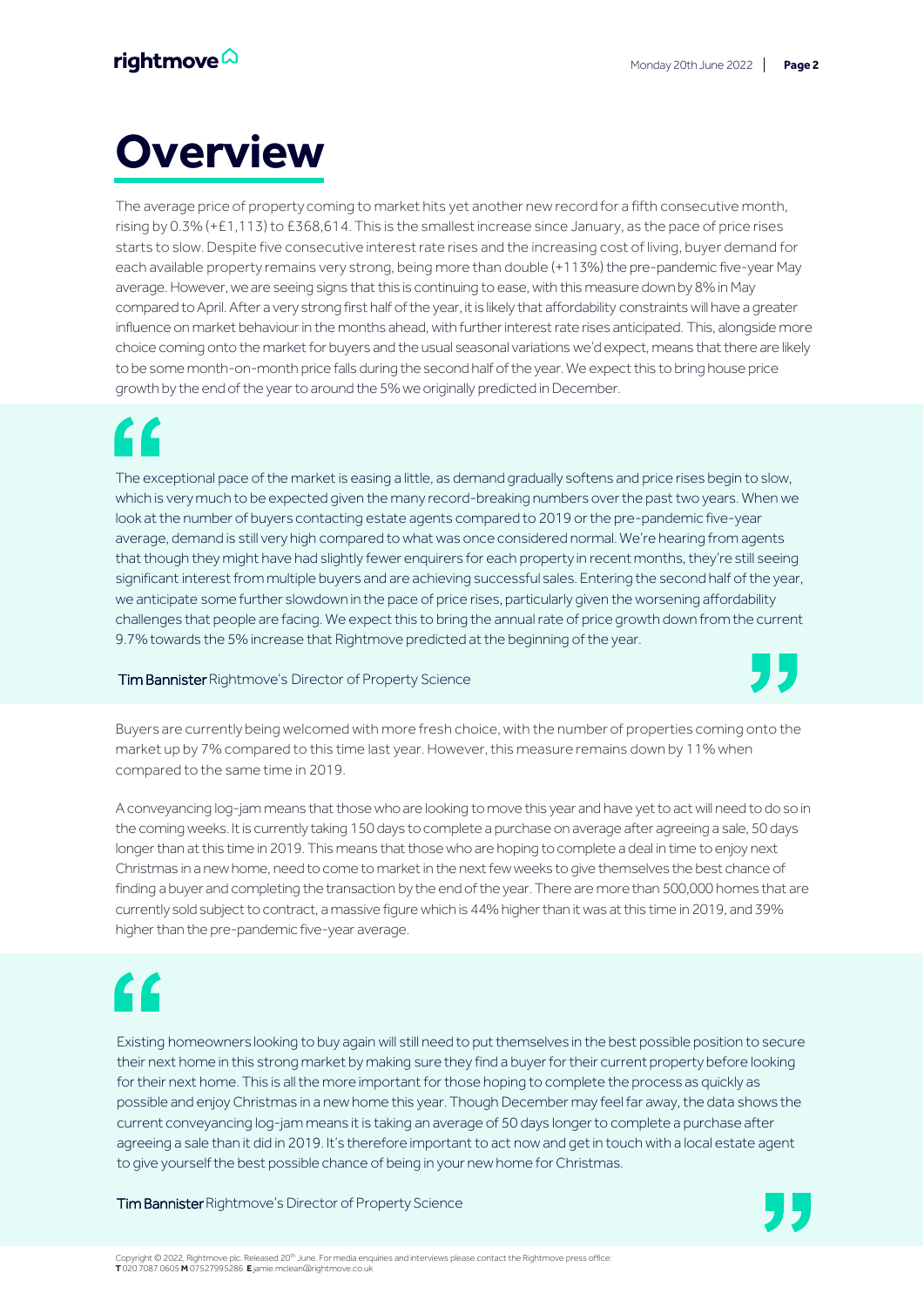## **Agent's view**

## "

The market is still performing well and many properties are still selling above asking price, albeit within the last month to six weeks we have noticed a slight slowdown. This could be due to more properties coming to market which we are starting to see and the current imbalance between high buyer numbers and low stock has corrected itself ever so slightly. Another reason for this could be market sentiment shifting somewhat based on the rising costs of living. It is too early to know if interest rate rises have had any impact within the market, although we are having conversations with buyers wanting to purchase now and fix their rate before further expected increases happen. As for completion times, these are still frustratingly long. Short chains with good estate agents progressing them is certainly what we look for when negotiating with multiple buyers these days. My expectation of the near future is that things will continue as they are for the coming months. There are simply too many buyers wanting to purchase, so there would need to be a huge shift in either increased stock levels and/or much lower buyer demand to correct the market.

**Oliver Gill**, Director at Kirkham Property in Oldham



Copyright © 2022, Rightmove plc. Released 20<sup>th</sup> June. For media enquiries and interviews please contact the Rightmove press office T 020 7087 0605 **M** 07527995286 E jamie.mclean@rightmove.co.uk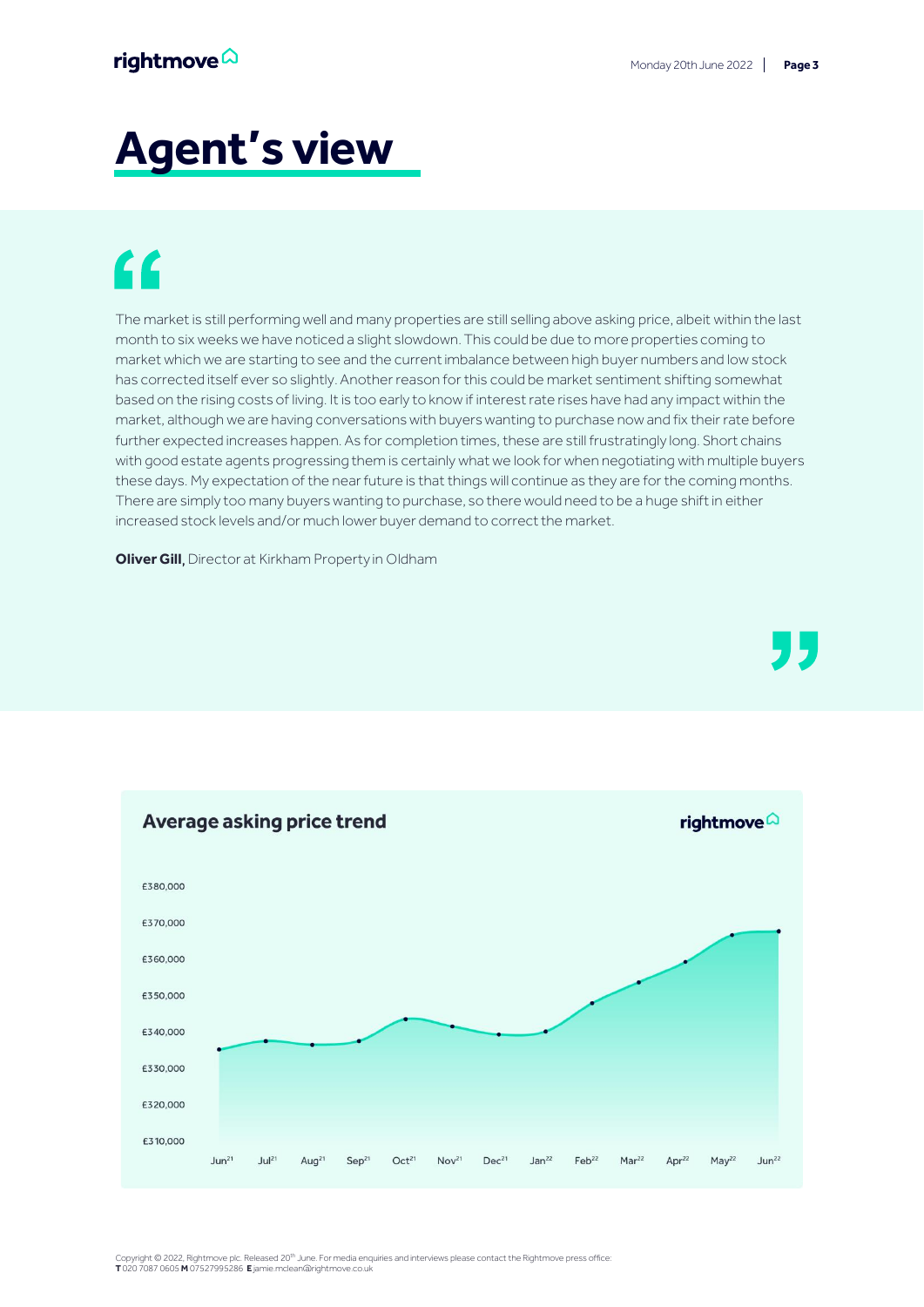## **Affordability trends**

The first-time buyer monthly mortgage payment is based on Bank of England data of the averages for 90% LTV twoyear fixed mortgages from lenders, and the average asking price of a typical first-time buyer home (two bedrooms or fewer) using the Rightmove House Price Index. The equivalent monthly rent is calculated using the same property types (two bedrooms or fewer).

The affordability to buy a first home is based on the Average Weekly Earnings (AWE) dataset from ONS multiplied by 4.5 to get the typical maximum that a person can borrow from a lender. The average asking price of a typical first-time buyer home is taken from the Rightmove House Price Index.



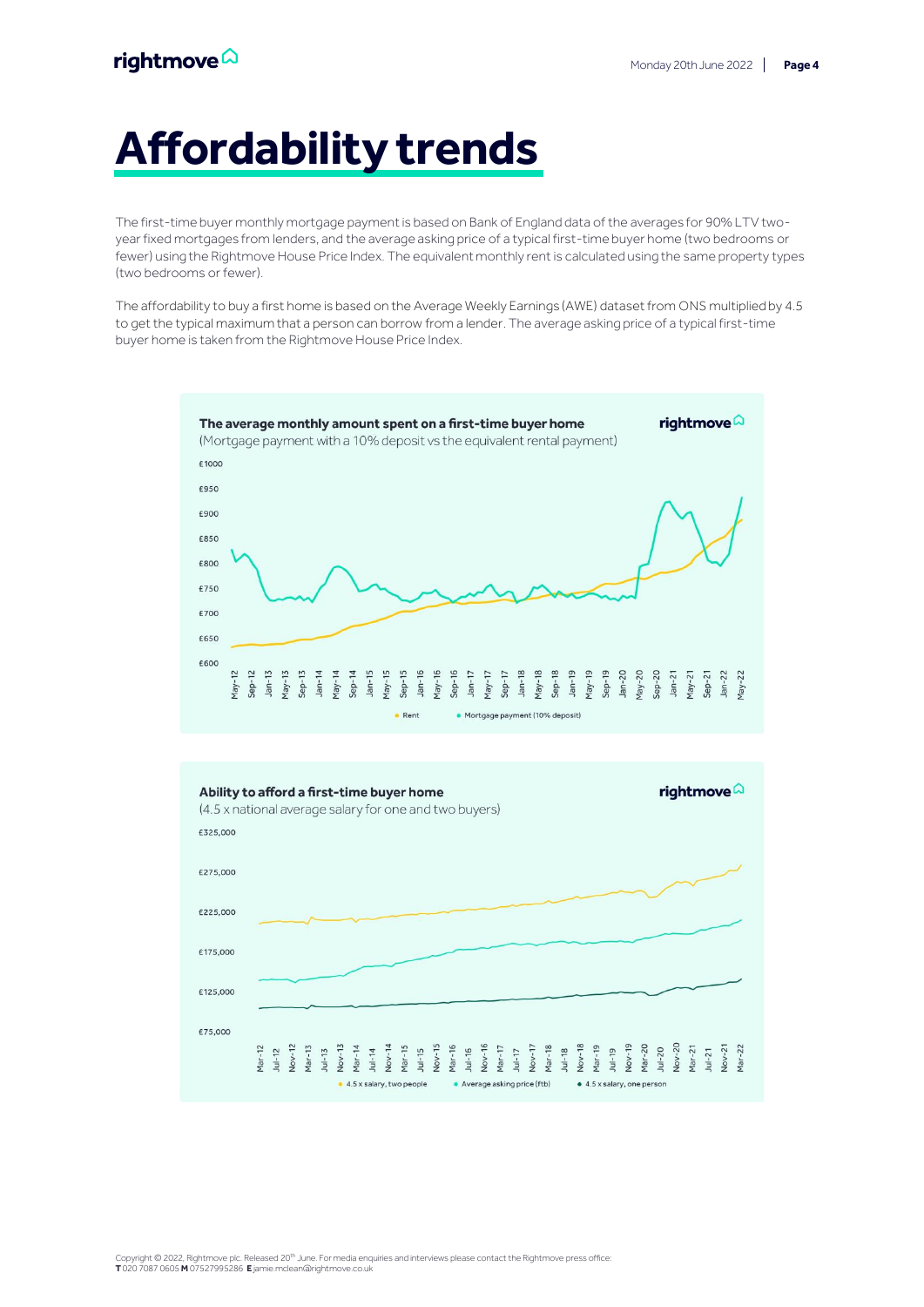#### rightmove $\hat{\omega}$

## **Price & activity trends**



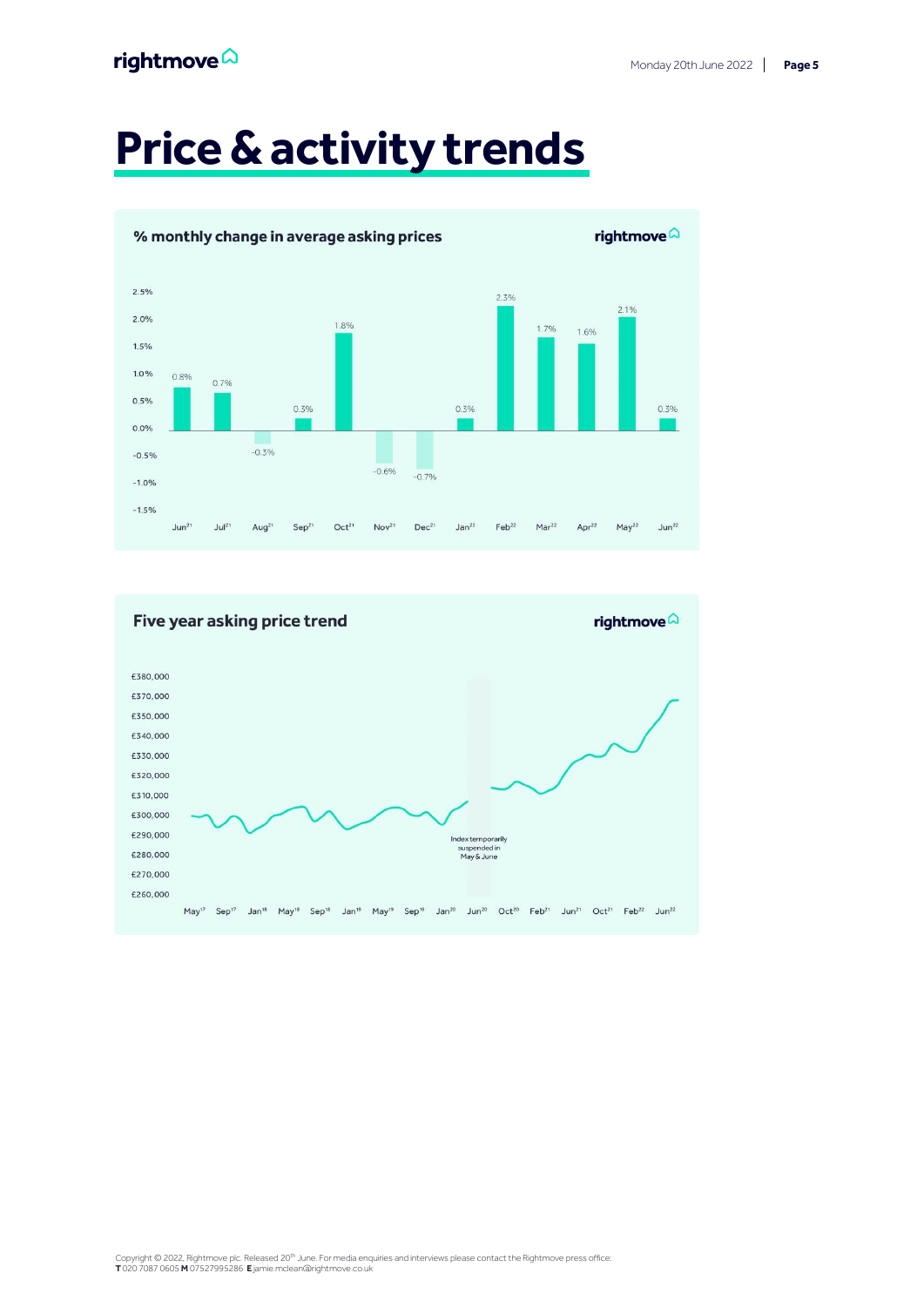





Copyright © 2022, Rightmove plc. Released 20<sup>th</sup> June. For media enquiries and interviews please contact the Rightmove press office:<br>**T** 020 7087 0605 **M** 07527995286 **E** jamie.mclean@rightmove.co.uk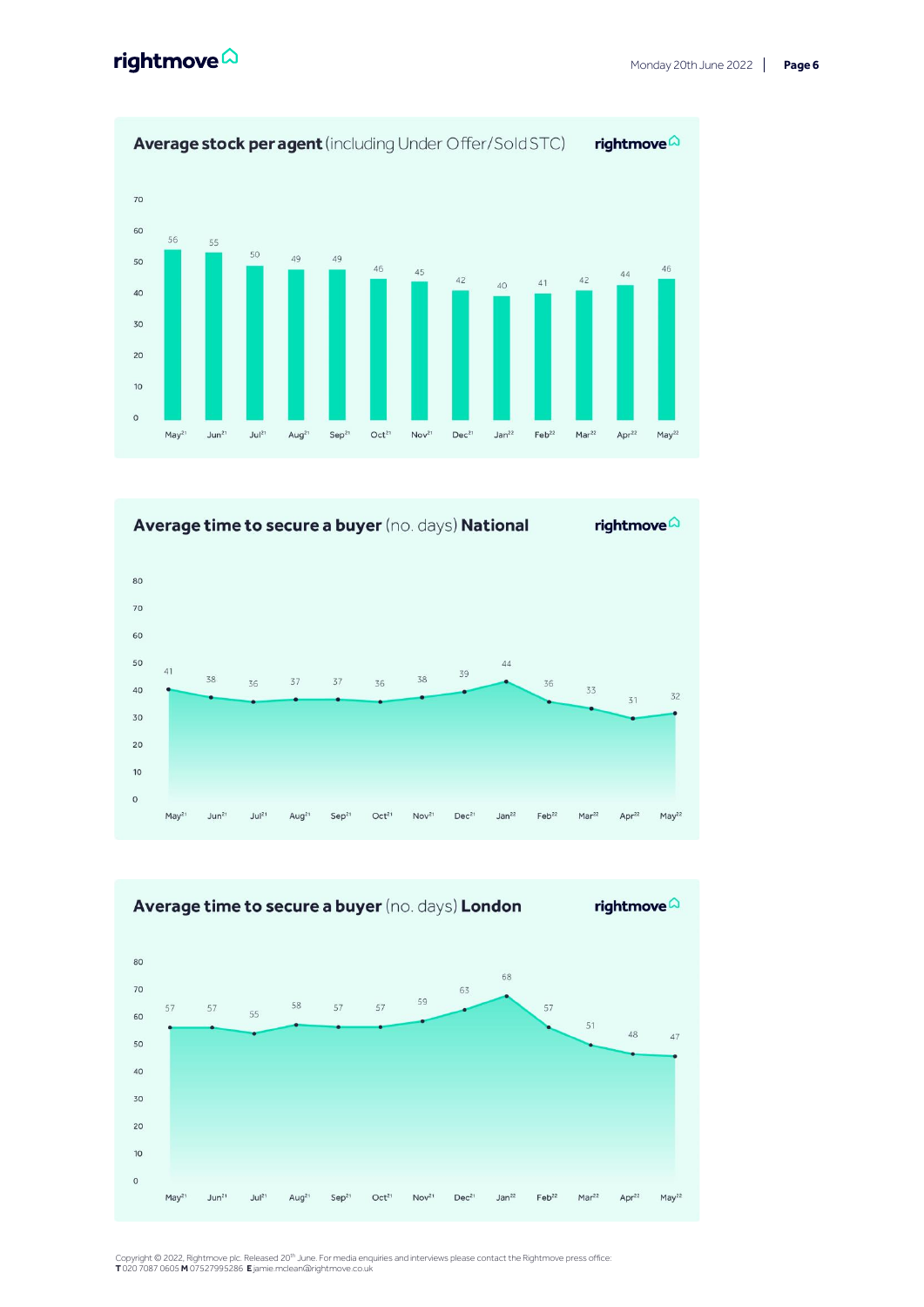### **Regional trends**

ncrease from previous month

Decrease from previous month



Copyright © 2022, Rightmove plc. Released 20<sup>th</sup> June. For media enquiries and interviews please contact the Rightmove press office:<br>**T** 020 7087 0605 **M** 07527995286 **E** jamie.mclean@rightmove.co.uk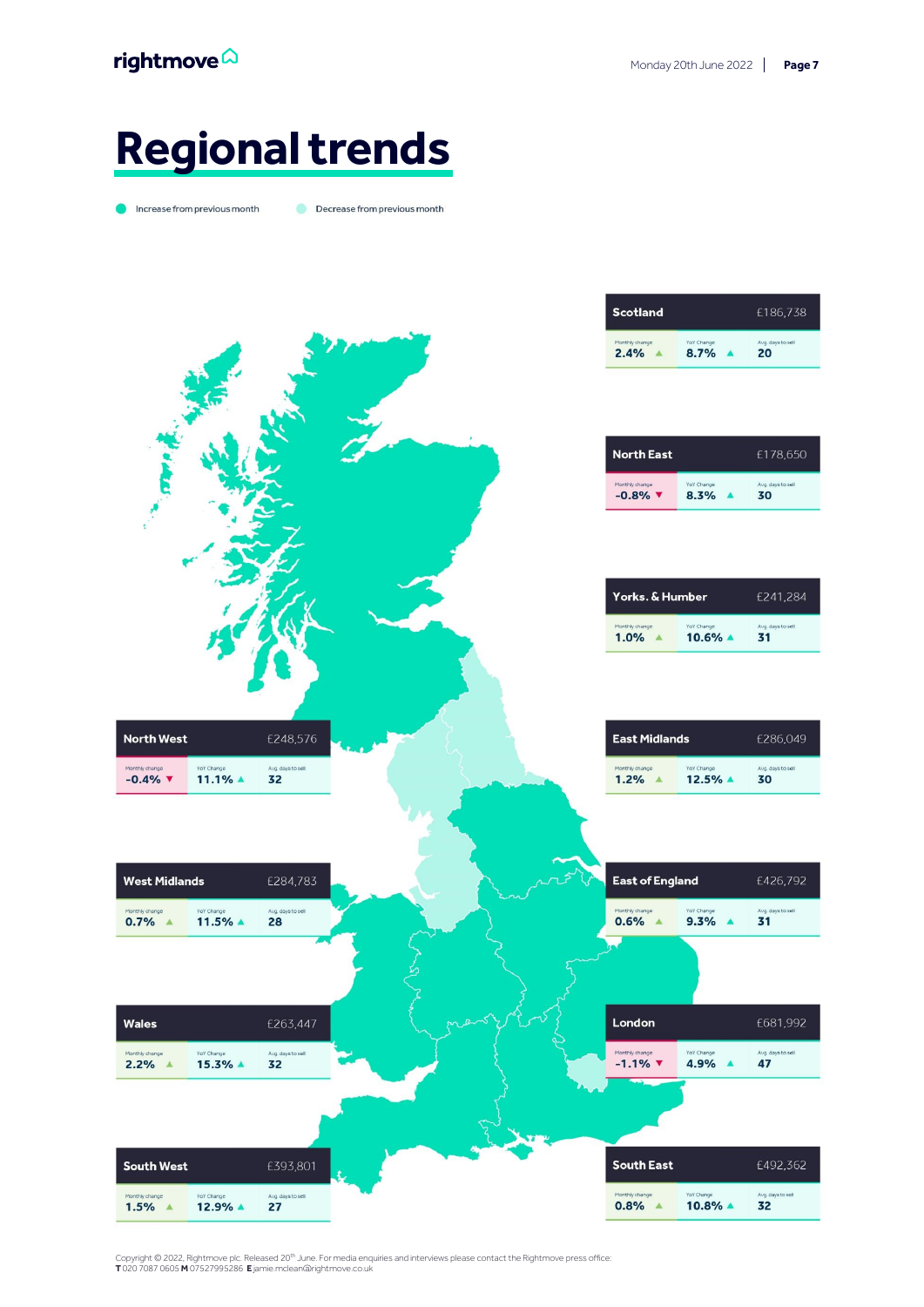## **London boroughs**

Borough data is based on a three-month rolling average and can be used as an indicator of overall price trends in each borough over time. It is not directly comparable with the overall London monthly figures.

| <b>Borough</b>         | Avg. price June 22 | <b>Monthly change</b> | <b>Annual change</b> |
|------------------------|--------------------|-----------------------|----------------------|
| Havering               | £1,455,674         | 1.1%                  | 11.7%                |
| Bromley                | £736,679           | 2.4%                  | 11.3%                |
| Barking and Dagenham   | £483,185           | 0.9%                  | 9.5%                 |
| Barnet                 | £619,070           | 1.7%                  | 9.5%                 |
| Merton                 | £369,852           | 0.6%                  | 9.4%                 |
| Harrow                 | £711,342           | 1.4%                  | 9.0%                 |
| Sutton                 | £545,290           | 0.8%                  | 8.3%                 |
| Hillingdon             | £733,094           | $-0.1%$               | 8.0%                 |
| Hounslow               | £630,279           | 1.1%                  | 7.8%                 |
| Westminster            | £1,697,768         | 1.3%                  | 7.7%                 |
| Kingston upon Thames   | £493,590           | 0.3%                  | 7.5%                 |
| Croydon                | £553,502           | 0.3%                  | 7.3%                 |
| Redbridge              | £784,207           | 0.9%                  | 7.1%                 |
| Waltham Forest         | £673,817           | 1.5%                  | 6.9%                 |
| Hackney                | £513,734           | 2.0%                  | 6.9%                 |
| Islington              | £548,258           | 0.1%                  | 6.9%                 |
| Greenwich              | £939,325           | 1.5%                  | 6.8%                 |
| Richmond upon Thames   | £603,105           | 2.0%                  | 6.8%                 |
| Wandsworth             | £471,874           | 1.2%                  | 6.6%                 |
| Lewisham               | £836,403           | 1.1%                  | 6.4%                 |
| Tower Hamlets          | £489,550           | 1.5%                  | 5.7%                 |
| Brent                  | £687,430           | 0.5%                  | 5.7%                 |
| Newham                 | £506,505           | 1.1%                  | 5.4%                 |
| Hammersmith and Fulham | £458,624           | 2.2%                  | 5.2%                 |
| Bexley                 | £517,661           | $-0.5%$               | 4.9%                 |
| Enfield                | £592,056           | 0.8%                  | 4.8%                 |
| Ealing                 | £595,086           | 0.3%                  | 4.3%                 |
| Haringey               | £965,330           | $-1.6%$               | 3.9%                 |
| Lambeth                | £635,108           | 1.3%                  | 3.0%                 |
| Camden                 | £1,003,849         | $-0.4%$               | 2.8%                 |
| Kensington and Chelsea | £667,722           | $-1.6%$               | 1.3%                 |
| Southwark              | £645,493           | $-0.3%$               | 0.8%                 |

Copyright © 2022, Rightmove plc. Released 23<sup>rd</sup> May. For media enquiries and interviews please contact the Rightmove press office:<br>**T** 020 7087 0605 **M** 07527995286 **E** jamie.mclean@rightmove.co.uk